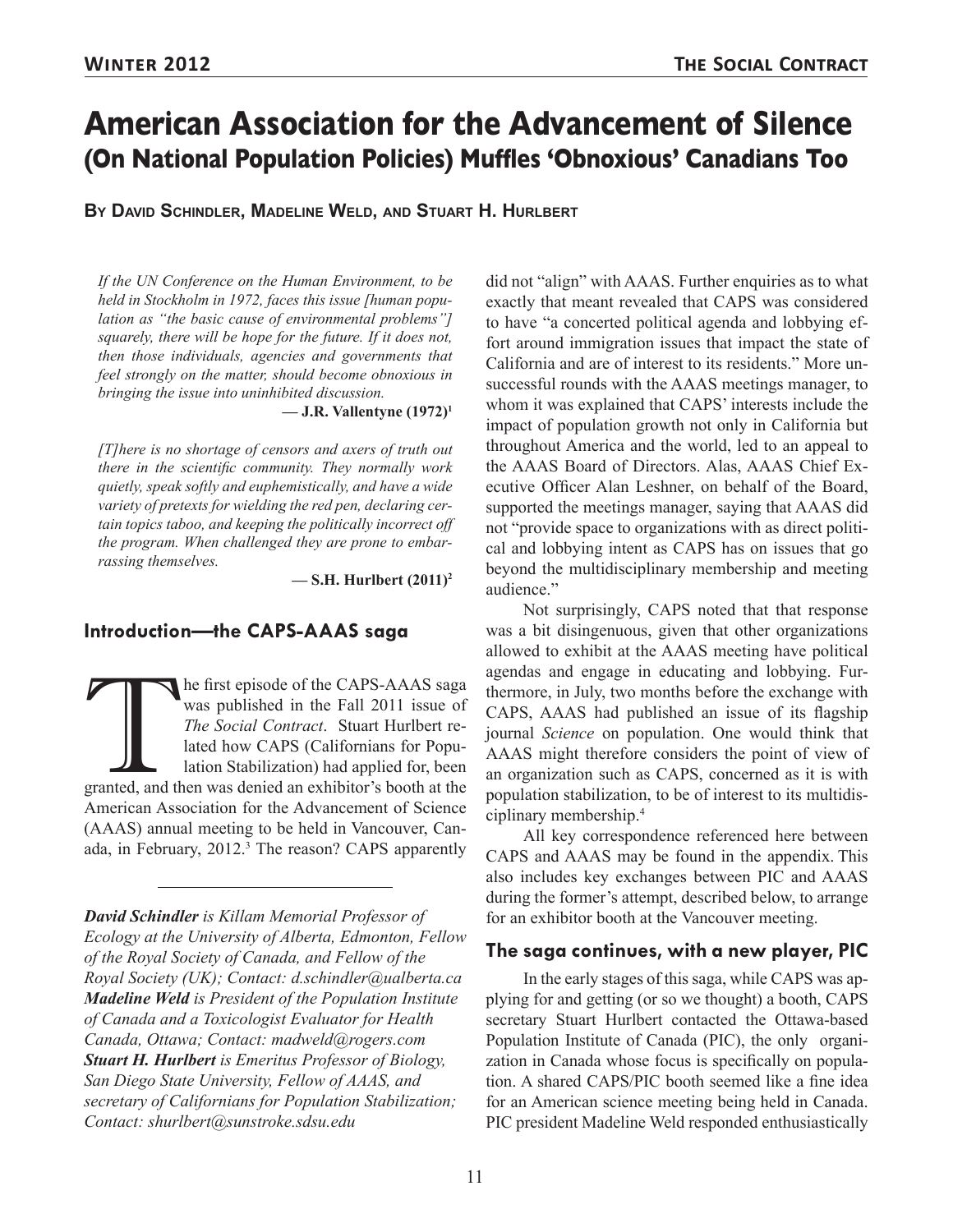to the idea of a joint booth. She and PIC member David Schindler of the University of Alberta (Edmonton) even agreed to help man the booth. Naturally, all shared CAPS' disappointment when the offer was rescinded.

But the battle against censorship was not over! We contacted scientists in the U.S. and Canada and asked them if they would sign a document protesting the AAAS rejection of CAPS' application for a booth. One hundred people agreed to do so, many of them senior scientists or leaders of NGOs. Schindler and Weld also wrote a letter to AAAS, expressing their disappointment at its decision, and informing AAAS that PIC had been invited by CAPS to help design and provide material for its booth, and that both had volunteered to help staff it. Schindler and Weld asked AAAS to reconsider its decision regarding CAPS, but failing that, to allow PIC to have the booth that had been denied to CAPS. Schindler and Weld concluded their letter by saying that, with the planet's population reaching seven billion within a week [officially on October 31, 2011], and the populations of both the U.S. and Canada still growing at exponential rates, it was time to make population stabilization a visible issue within the scientific community. The "We Protest" letter signed by 100 scientists and the Schindler -Weld letter were included as attachments in an email sent to the AAAS Board on October 26, 2011. The "We Protest" letter is reprinted at the end of this essay.

Adding a little bit of fire to the issue, on November 9, Hurlbert notified the AAAS board of publication of the first article on this saga in the Fall 2011 issue of *The Social Contract*. 3

On November 11, AAAS CEO Leshner replied to Schindler and Weld, informing them that PIC was welcome to submit an application for an exhibit booth. He reiterated that AAAS was a "rigorously nonpartisan and nonprofit association" and that the meeting was not intended as "a platform for promoting the political agendas of any individual organizations." CAPS' activities related to limiting immigration, whether legal or illegal, were primarily political in nature, he said. He informed PIC that only duly registered exhibitors could exhibit at the AAAS meeting, that a booth could not be shared, and that exhibitors who violated the agreement terms could be removed without refund.

Weld and Schindler responded by thanking AAAS, saying that PIC would assume full responsibility for the booth, and that all the people staffing it would be PIC members. They informed Leshner about PIC's objective of raising awareness about population growth in Canada and around the world. They also informed him that PIC interacted and collaborated with many other groups and made use of available educational material that reflected PIC's point of view. In addition to PIC's own material, it would have material from about a dozen other organizations and individuals who shared PIC's concern about overpopulation, the letter said.

PIC duly filled out its online application. Exhibitors were required to put in a short description of their organization. PIC's seemed anodyne enough:

*The Population Institute of Canada is an environmental and educational organization dedicated to informing the public about the causes and dangers of overpopulation and to encouraging governments to take steps to slow population growth. Stop by our booth to see books and displays on this topic and for free literature from our own and many other organizations*.

On December 1, PIC received notification from "AAAS Meetings" that its application had been accepted. Information about payment and contacts was included.

So far, so good. Or so it seemed.

## **PICing a fight with a science powerhouse?**

Strangely, although the acceptance notice from AAAS had said that PIC would be contacted "shortly" by the sales manager to confirm a booth number, shortly seemed to be taking a while. Nor did the PIC treasurer receive a reply when he contacted the name provided in the acceptance notice about paying by check.

The reason for the silence was revealed on December 9, when PIC received an email from the meetings manager, Barbara Rice, referring to the PIC exhibitor blurb that said we would provide "free literature from our own and many other organizations." This was counter to Section 3 of the Terms and Conditions, the letter said, and we would have to amend our description to adhere to exhibitor policies.

 On December 13, Weld and Schindler responded to Rice's letter, saying they found it puzzling, reiterating that all the people staffing the booth would be PIC members, and that they did not see how providing literature from other organizations could be interpreted as sharing the booth. As PIC is a small organization with limited publications, it uses educational materials from many sources to promote awareness of population issues. Paying the large fee for a booth under such a restriction would not serve PIC's purpose, they wrote.

Weld and Schindler asked two questions. The first was whether all the material presented at the booth had to be written by a PIC member or under PIC's imprima